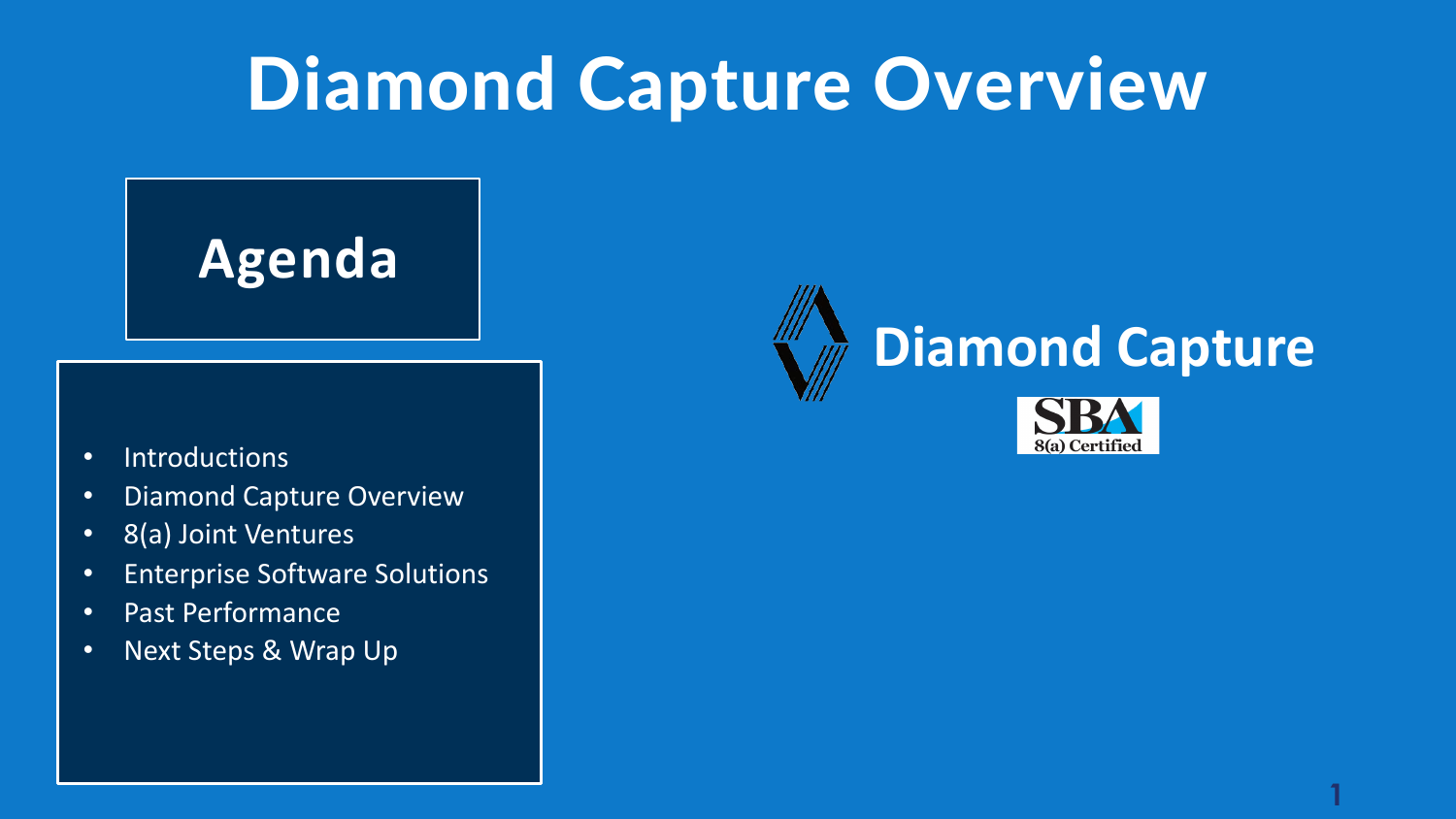



- Diamond Capture delivers Enterprise Software Solutions built on Leading Software Platforms and serves as a Value-Added Reseller via Carahsoft and IMMIX
- Company founders are former executive leadership of the Sales and Consulting organizations of SAP, Open Text, Experian, SAS, Teradata, and other enterprise software companies.
- Diamond Capture is an SBA certified 8(a) contractor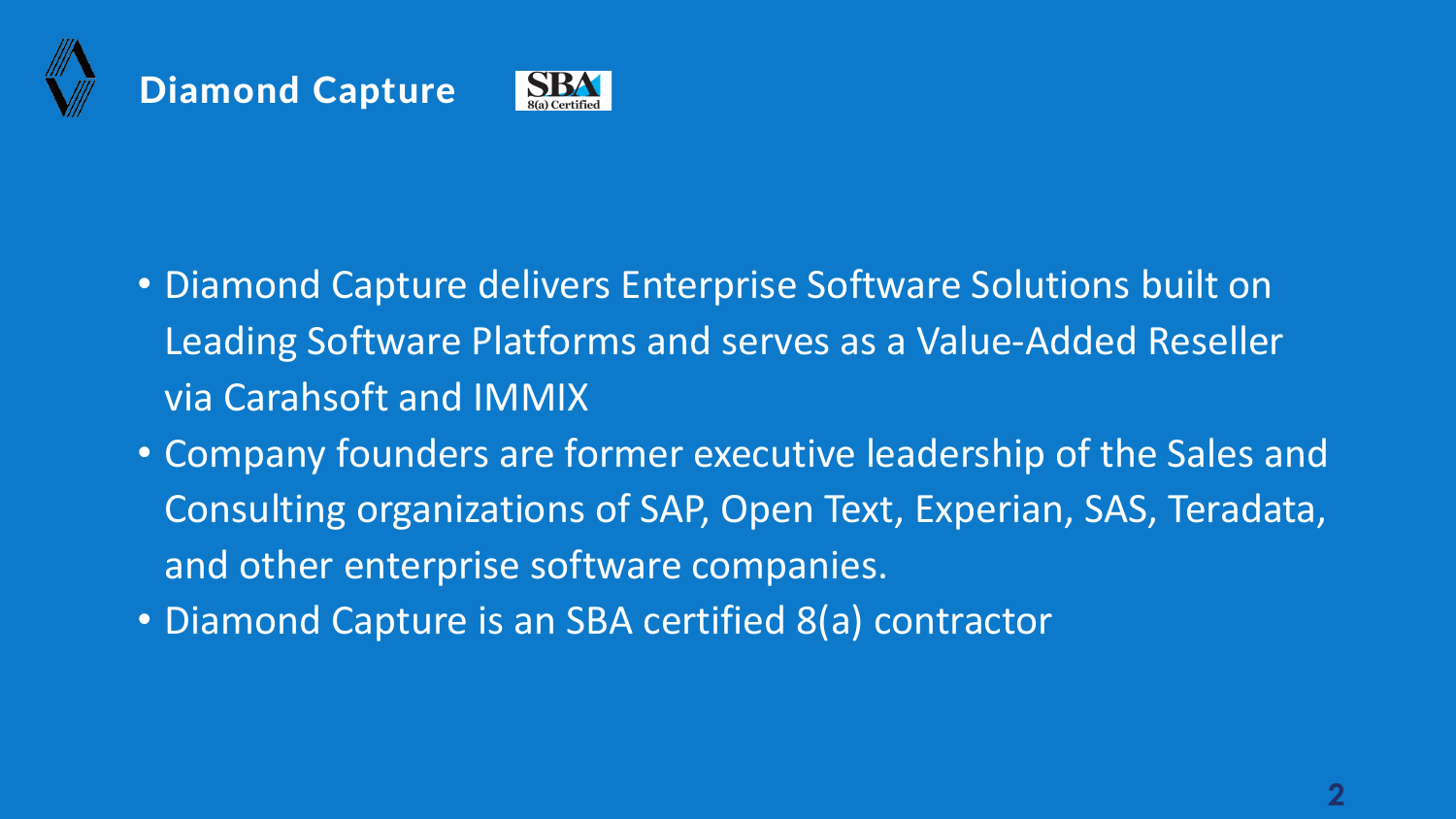



- 8(a) Joint Ventures: Salesforce, UiPath, Pegasystems, & SAP
- 8(a) Joint Ventures in development: MongoDB, ServiceNow, Tyler/Socrata, & SAS - with additional Enterprise Software platforms to come.
- Extensive Federal experience in Shared Services.
- Federal subject matter expertise and a resource network across Federal government organizations & programs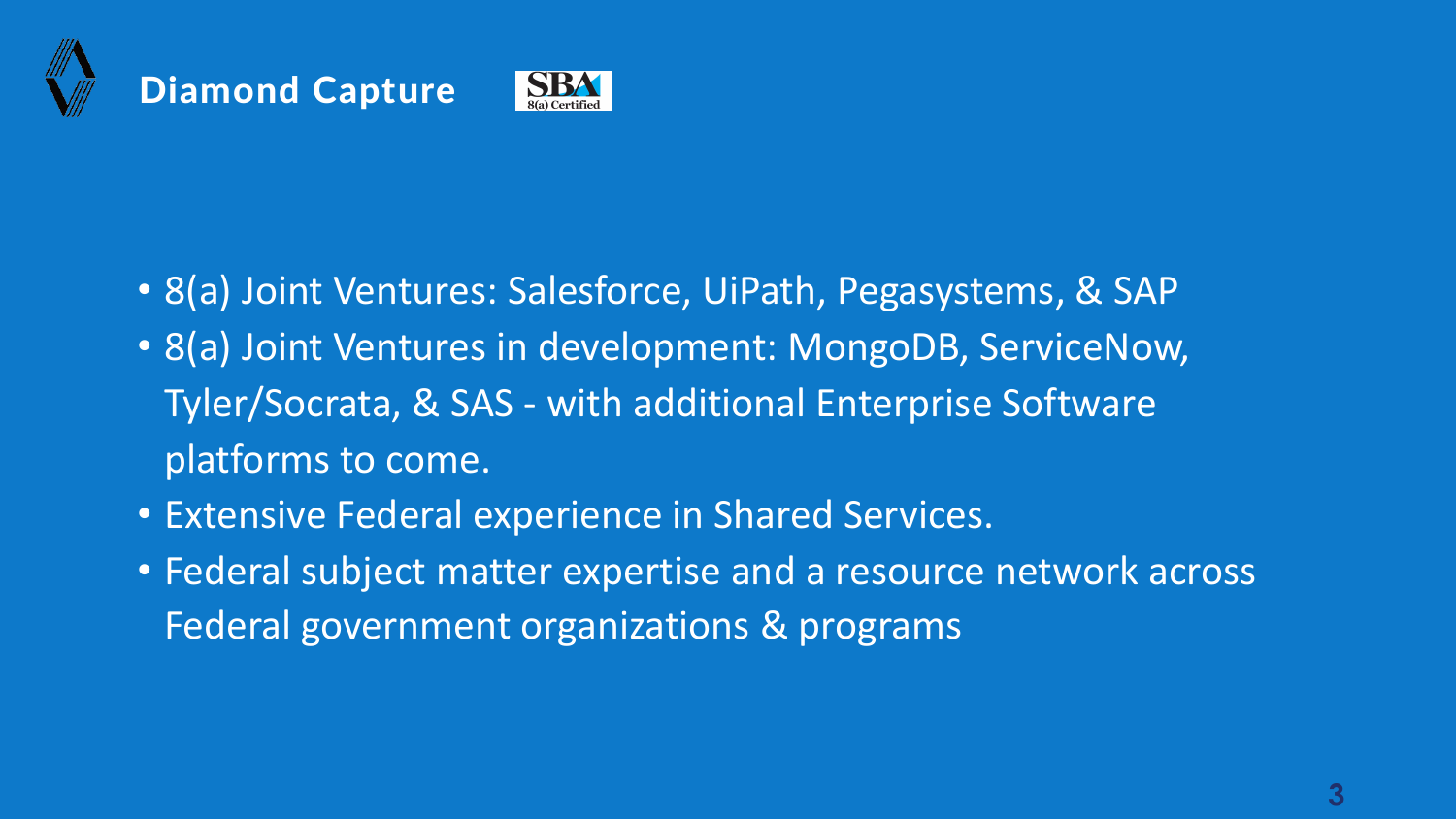



## **Enterprise Software Solutions**

Robotic Process Automation ERP & S/4HANA Digital Workflow Automation Analytics BPM – Case Management Customer Experience & Call Center Cloud Services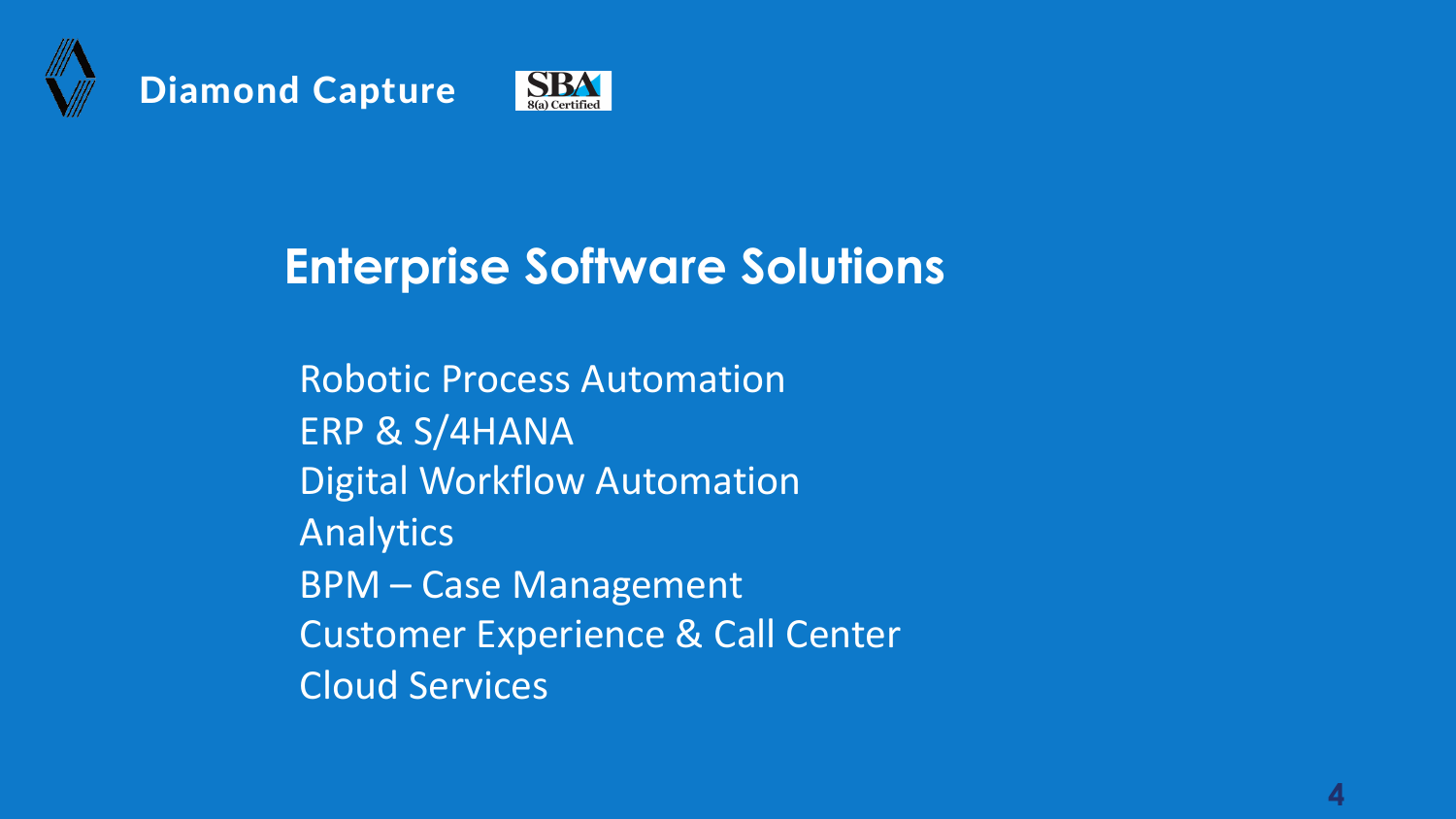



| <b>Enterprise Software Platform</b>                  | <b>Delivered Solutions</b>                                                                                                                                                                                                                                                                                                                                                                                                                                                                                                                                                                                                                                                                                   |
|------------------------------------------------------|--------------------------------------------------------------------------------------------------------------------------------------------------------------------------------------------------------------------------------------------------------------------------------------------------------------------------------------------------------------------------------------------------------------------------------------------------------------------------------------------------------------------------------------------------------------------------------------------------------------------------------------------------------------------------------------------------------------|
| Salesforce -<br><b>CRM &amp; Customer Experience</b> | <b>DHS - Customs &amp; Border Protection - Modernization</b><br>of Passenger Systems Program Directorate's platform<br>to support passenger travel an secure the nation's<br>border.<br><b>USDA Rural Development</b> – Solution to support rural<br>$\bullet$<br>broadband expansion. In addition, implemented a<br>publicly available Residential Loan program.<br>Federal Retirement Thrift Investment Board - Digital<br>$\bullet$<br>era redesign of Thrift Saving Plan (TS) using Salesforce<br>Experience Cloud, Service Cloud, Mulesoft, and<br>Tableau.<br><b>Consumer Financial Protection Bureau - Implemented</b><br>a public facing Complaints/Guidance system to enforce<br>new mortgage laws. |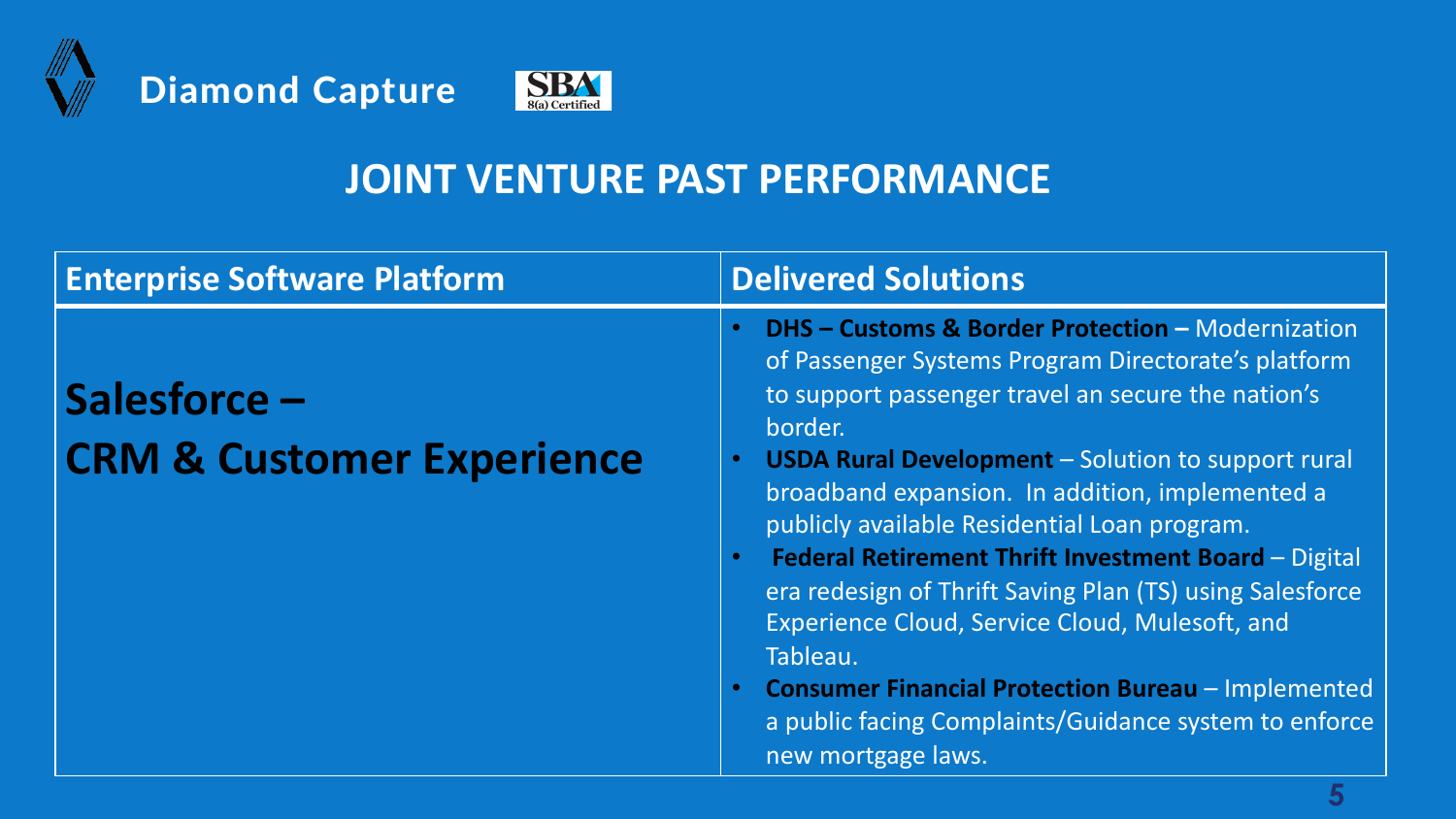



| <b>Enterprise Software Platform</b>                  | <b>Delivered Solutions</b>                                                                                                                                                                                                                                                                                                                                                                                                                                                                                                                                                                                                                                                                                                                             |
|------------------------------------------------------|--------------------------------------------------------------------------------------------------------------------------------------------------------------------------------------------------------------------------------------------------------------------------------------------------------------------------------------------------------------------------------------------------------------------------------------------------------------------------------------------------------------------------------------------------------------------------------------------------------------------------------------------------------------------------------------------------------------------------------------------------------|
| Salesforce -<br><b>CRM &amp; Customer Experience</b> | DOD - Defense POW/MIA Account Agency -<br>$\bullet$<br>Implemented a solution for family members of military<br>personnel to securely and confidentially request/access<br>information related to POW/MIA personnel.<br><b>DHS - Transportation Security Administration - A POC</b><br>to modernize and re-platform 3 internal applications<br>(out of 200 total) to demonstrate viability of<br>transitioning to the Salesforce platform.<br><b>USDA - APHIS - Implementation of a multi-user</b><br>Community to facilitate acceptance and processing of<br>Permit applications.<br>DC Gov. Dept. of For-Hire Vehicles - Permitting and<br>licensing solution to modernize IT infrastructure and<br>enhance driver/cab company engagement with DFHV. |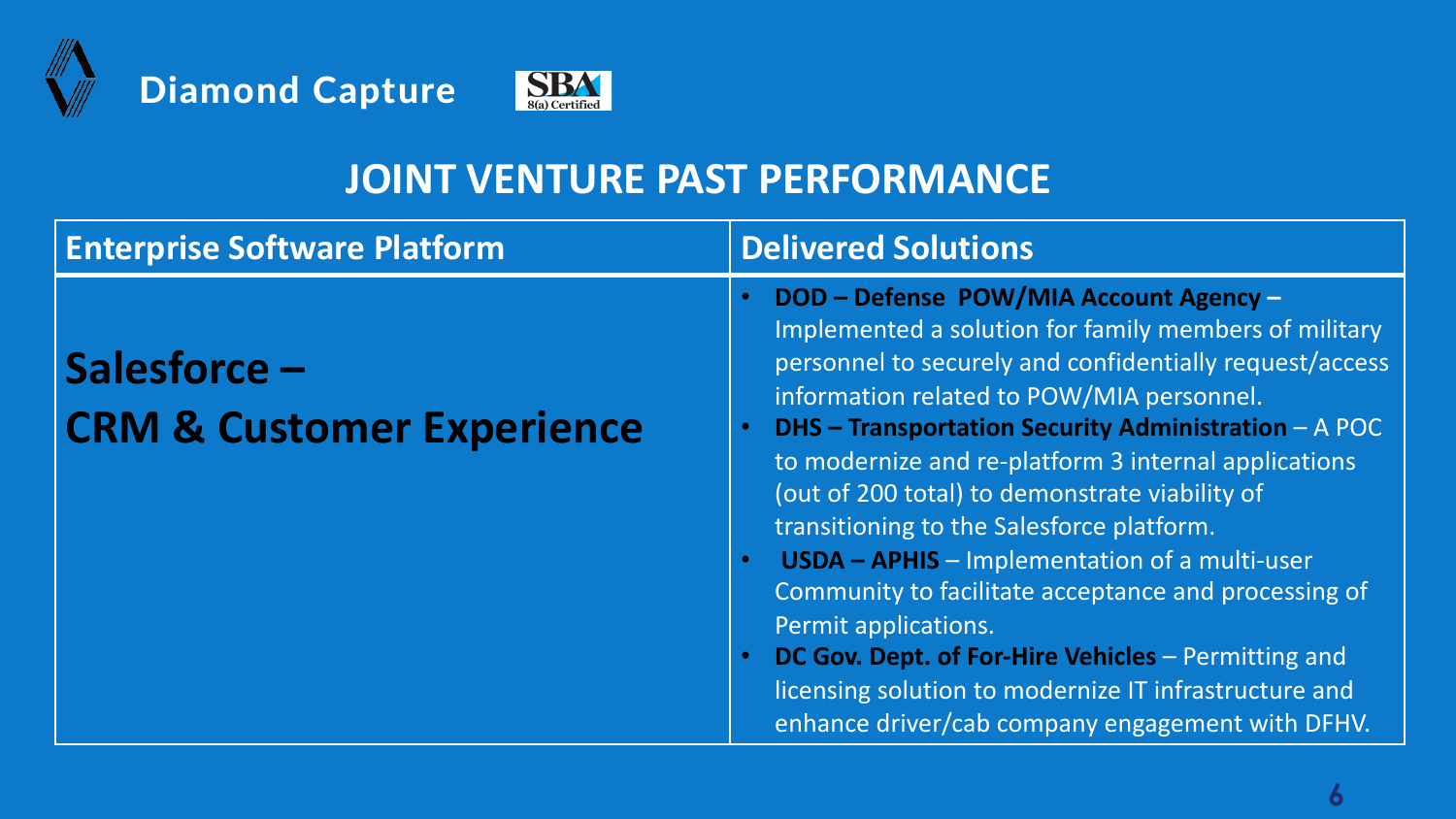



| <b>Enterprise Software Platform</b>             | <b>Delivered Solutions</b>                                                                                                                                                                                                                                                                                                                                                                                                                                                                                                                                                                       |
|-------------------------------------------------|--------------------------------------------------------------------------------------------------------------------------------------------------------------------------------------------------------------------------------------------------------------------------------------------------------------------------------------------------------------------------------------------------------------------------------------------------------------------------------------------------------------------------------------------------------------------------------------------------|
| $UIPath -$<br><b>Robotic Process Automation</b> | NIH - National Heart, Lung and Blood Institute<br>Three bots replace expensive middleware<br>application, extract contract documents, and<br>reconcile personnel files.<br><b>USAID</b> - Bot using UiPath's Document Understanding<br>machine learning ensures vendors are not debarred<br>prior to authorizing procurements.<br><b>US Air Force</b> – Bot provides integration across 14<br>disparate systems used in purchase request system.<br><b>CACI</b> – Bot to streamline and validate SF85 Security<br>$\bullet$<br>Clearance forms prior to submitting candidate for a<br>clearance. |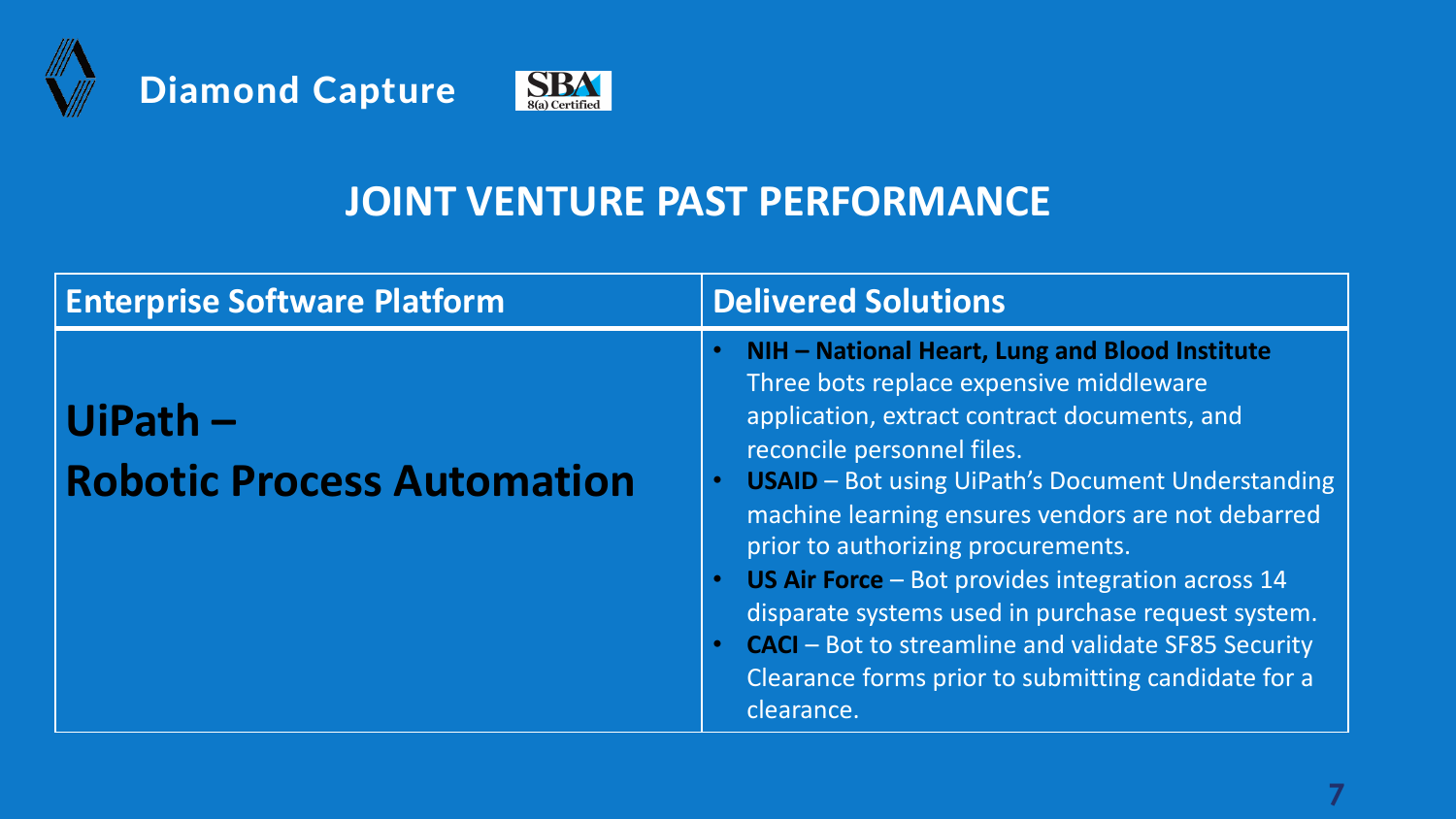





| <b>Enterprise Software Platform</b> | <b>Delivered Solutions</b>                                                                                                                                                                                                                                                                                                                                                                                                                                                                                                            |
|-------------------------------------|---------------------------------------------------------------------------------------------------------------------------------------------------------------------------------------------------------------------------------------------------------------------------------------------------------------------------------------------------------------------------------------------------------------------------------------------------------------------------------------------------------------------------------------|
| <b>Case Management &amp; BPM</b>    | <b>IRS</b> – Perform a lead role in the strategic delivery of the<br>IRS Enterprise Case Management solution.<br>US Census - Implementation of the Decennial Census<br>including the deployment of the ingestion engine that<br>processes field service census results.<br><b>FBI</b> – Overall architecture and design of NNICS<br>program to manage background checks for firearms<br>purchases.<br>US Marshalls Service - Modernization of agency's<br>major legacy systems including architecture, design,<br>and implementation. |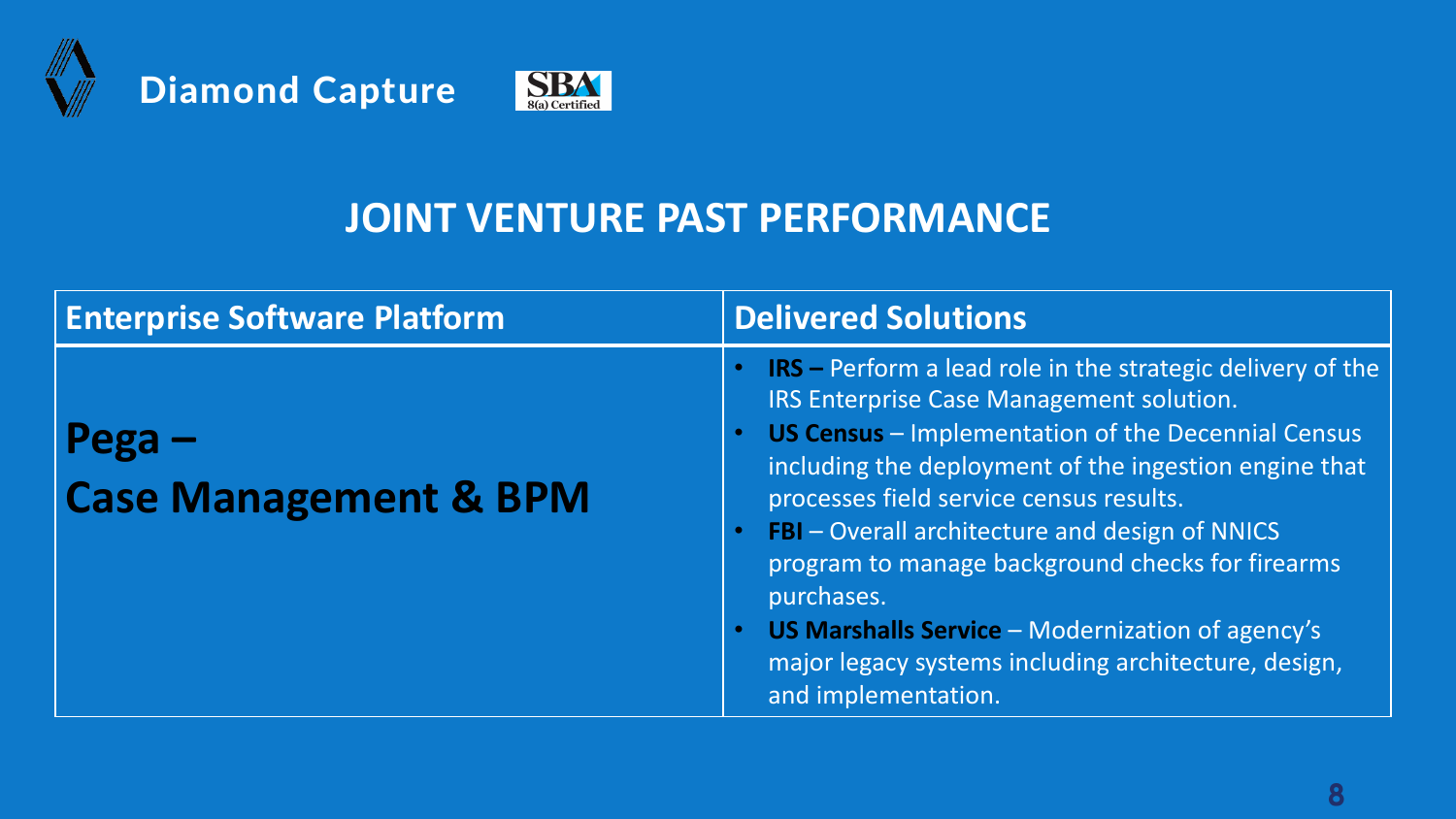





| <b>Enterprise Software Platform</b> | <b>Delivered Solutions</b>                                                                                                                                                                                                                                                                                                                                                                                                                                                                                                                                                                                                                                                                    |
|-------------------------------------|-----------------------------------------------------------------------------------------------------------------------------------------------------------------------------------------------------------------------------------------------------------------------------------------------------------------------------------------------------------------------------------------------------------------------------------------------------------------------------------------------------------------------------------------------------------------------------------------------------------------------------------------------------------------------------------------------|
| SAP, S/4HANA, and ERP               | <b>SAP Vendor Management - Integration of multiple,</b><br>$\bullet$<br>disparate vendor management systems through central<br>vendor management hub. Loosely coupled via<br>WebMethods.<br>Greenfield SAP ECC 6.0 - Implementation of the<br>$\bullet$<br>Finance, Controlling, Budget, AP/AR, logistics,<br>preventative maintenance, and business intelligence.<br><b>Microsoft Dynamics - Unification of multiple instances.</b><br>$\bullet$<br>Also performed Vulnerability Assessment and<br>Penetration Testing of all external and internal IP<br>addresses.<br><b>SAP Staff Augmentation - Diamond Capture also</b><br>$\bullet$<br>provides Platinum level SAP staffing resources. |